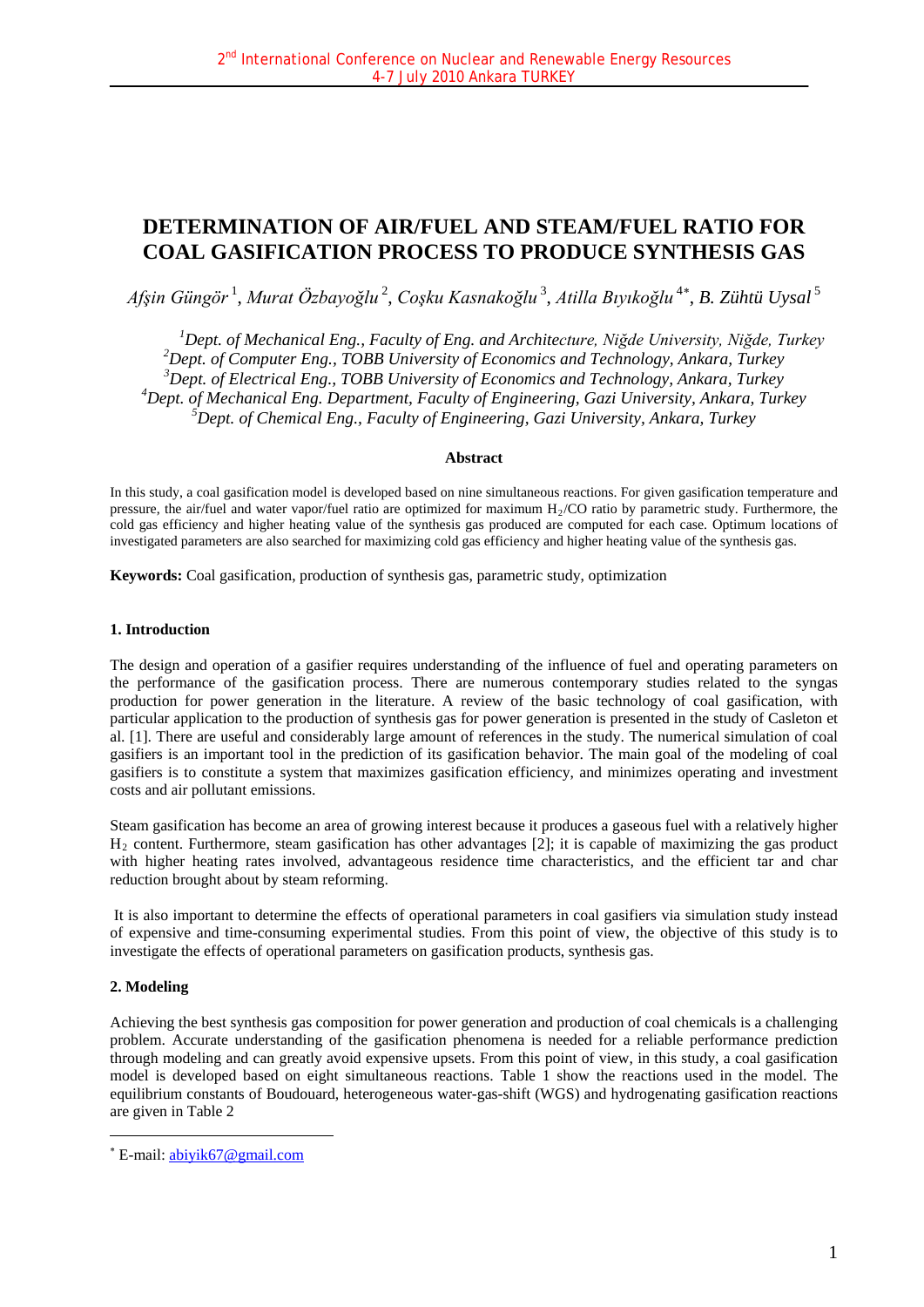| Table 1. Reactions used in the model.                         |     |
|---------------------------------------------------------------|-----|
| $C + \frac{1}{2}O_2 \leftrightarrow CO$                       | (1) |
| $C+O_2 \leftrightarrow CO_2$                                  | (2) |
| $CO + \frac{1}{2}O_2 \leftrightarrow CO_2$                    | (3) |
| $H_1 + \frac{1}{2}O_2 \leftrightarrow H_2O$                   | (4) |
| Heterogeneous WGS reaction<br>$C+H_2O \leftrightarrow CO+H_2$ | (5) |
| Boudouard equilibrium<br>$C+CO$ , $\leftrightarrow$ 2CO       | (6) |
| Hydrogenating gasification<br>$C+2H_2 \leftrightarrow CH_4$   | (7) |
| Methane decomposition<br>$CH4 + H2O \leftrightarrow CO + 3H2$ | (8) |

| Table 2. Equilibrium constants. |  |
|---------------------------------|--|
|---------------------------------|--|

| Temperature | Kp,w                 | $K_{p,b}$                | $K_{p,m}$     |
|-------------|----------------------|--------------------------|---------------|
| K)          | Eq. $(5)$            | Eq. $(6)$                | Eq. $(7)$     |
| 400         | $7.7x10^{-11}$       | $5.2x\overline{10}^{14}$ | $2.99x10^5$   |
| 600         | $5.1x10^{-5}$        | $1.9x10^{-6}$            | 9.24x10       |
| 800         | $4.4x10^{-2}$        | $1.1x10^{-2}$            | $1.34x10^{0}$ |
| 1000        | $2.62 \times 10^{0}$ | $1.90x10^{0}$            | $9.6x10^{-2}$ |
| 1500        | $6.08x10^{2}$        | $1.62x10^{3}$            | $2.5x10^{-3}$ |

| Table 3. Coal properties. |         |  |  |
|---------------------------|---------|--|--|
| $C$ (%)                   | 41.81   |  |  |
| $H$ (%)                   | 4.28    |  |  |
| $O($ % $)$                | 8.09    |  |  |
| N(%)                      | 2.16    |  |  |
| S(%)                      | 1.47    |  |  |
| Ash $(\%)$                | 28.68   |  |  |
| Moisture (%)              | 13.51   |  |  |
| $LHV$ (kcal/kg)           | 5424.00 |  |  |
| $HHV$ (kcal/kg)           | 5728.00 |  |  |

The model results are obtained by using a combined Relaxation Newton-Raphson method with a computer code developed in FORTRAN language. The following equation is used in the solution of matrix with three bands,



Figure 1. Flowchart of the gasification model

Where X and F represents variable and function vectors, respectively. The elements of matrix with three bands are calculated using Jacobian term, ∂*F* / ∂*X* . The flowchart of the computations in the model is presented in Figure 1.

The performance of a gasifier is often expressed in terms of cold gas efficiency. The term "cold gas" stands for the case when the gas is cooled down to the ambient temperature and tar vapors are removed. In this study the cold gas efficiency,  $\eta_c$  of the product synthesis gas is defined as follows:

$$
\eta_c = \frac{\dot{V}_{syngas} HHV_{syngas}}{\dot{m}_{fuel} HHV_{fuel}}
$$
\n(10)

Where,  $\dot{V}_{syngas}$  represents the volumetric flow rate of produced synthesis gas in  $[m^3/s]$ ,  $\dot{m}_{\text{fuel}}$  is used for mass flow rate of fuel. The higher heating value of the synthesis gas, HHV<sub>syngas</sub>  $[kJ/m<sup>3</sup>]$  is computed from the sum of heating values of individual combustible constituents, which are  $H_2$ , CO, CO<sub>2</sub>,  $H<sub>2</sub>S$  and CH<sub>4</sub>. The data for the heating values and enthalpies of these gases at various temperatures are readily available in many references [3]. For this case the amount of  $H_2S$  and  $CH_4$ are negligible and therefore have not been included in the calculations of heating value.

Input parameters for the model are coal feed rate, coal properties, gasification temperature and pressure, air/fuel ratio, and steam/fuel ratio. Simulation model calculates synthesis gas composition for air-fuel ratio and steam-fuel ratio at the given operating conditions. Simulation model also calculates the cold gas efficiency of the gasifier and higher heating value of the synthesis gas.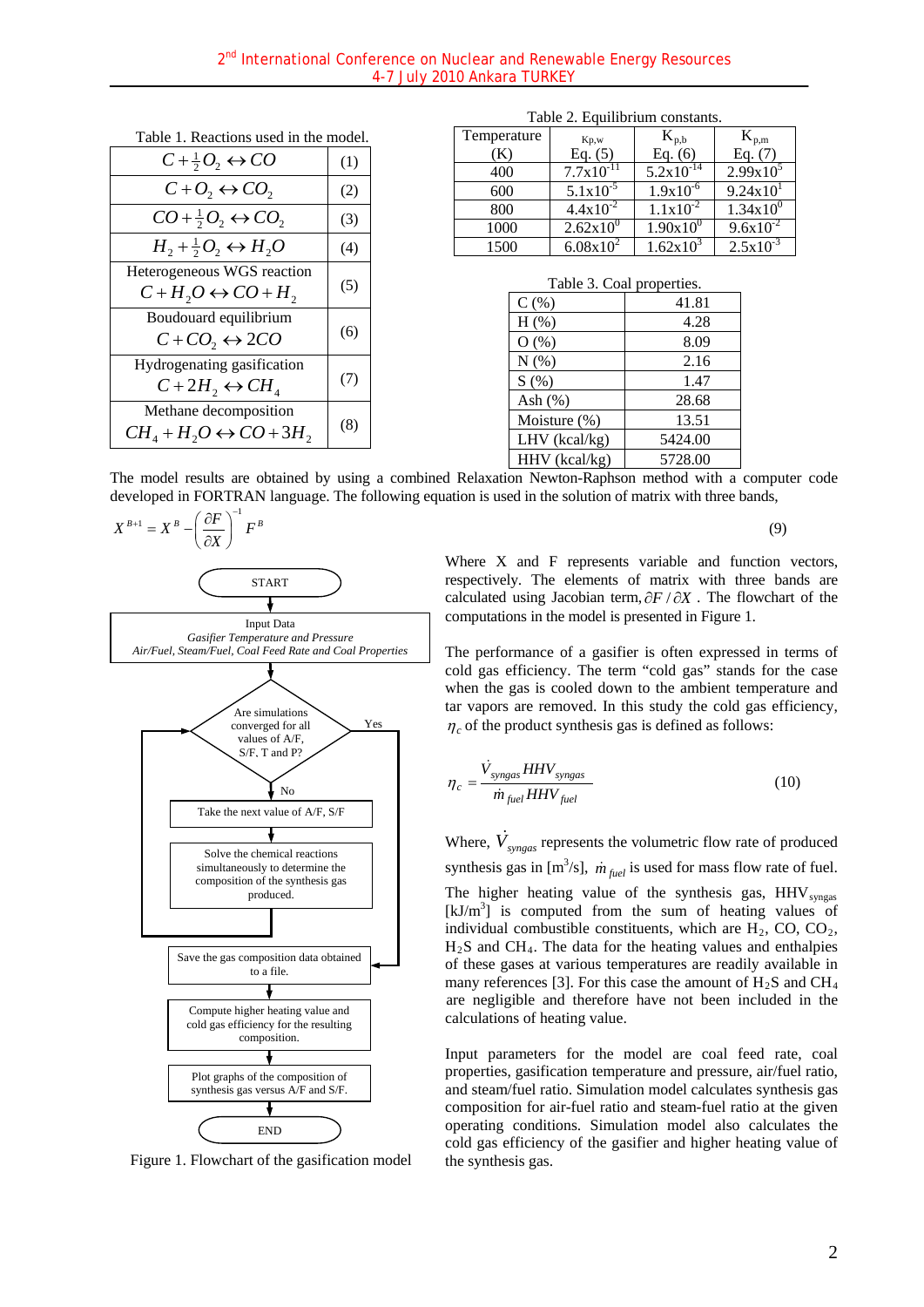#### **3. Results and Discussion**

There are many parameters effecting the composition of synthesis gas which makes the problem more complex. In this study, the effects of operational parameters on gasification products in coal gasifiers such as air/fuel and steam/fuel ratio are investigated via developed numerical coal gasification model for aimed  $H<sub>2</sub>/CO$  ratio. The fuel for the gasification is low grade coal and its composition is given in Table 3.

Parametric study is performed for the air-fuel ratio and steam-fuel ratio taking the coal feed of 1000 kg, the gasification pressure of 1 atm. and the temperature of 1400 K. The effect of the air/fuel ratio and steam/fuel ratio on synthesis gas composition is shown in Figures 2 and 3, respectively. Figure 2 shows the variation of synthesis gas composition with respect to air-fuel ratio keeping steam-fuel ratio of 0.1. In Figure 3, it is also presented that the variation of synthesis gas composition with steam-fuel ratio taking air-fuel ratio of 1 and varying steam-fuel ratio between 0.0 and 0.4 under the same conditions as in Figure 2. The distribution of components of synthesis gas is shown as volumetric percentage in Figures 2 and 3. Three components,  $H_2$ , CO and CH<sub>4</sub> are only viewed on the graphs to serve our purpose. As seen from Figure 2, the composition has %20 carbon monoxide, %14 hydrogen and %6 methane species at the air-fuel ratio of 0.2. Increasing air-fuel ratio to the value of 1.2 resulted with a composition of hydrogen at 0.31, carbon monoxide at 0.33 and methane at nearly zero. It is seen a steady increase in hydrogen and decreasing increase in carbon monoxide, and linear decrease in methane from Figure 2. The overall effect is that it is hard to increase the level of hydrogen above the carbon monoxide even if all of the methane were consumed at the air-fuel ratio of 1.2. Analyzing Figure 3 under the condition in which the steam is not fed, one can observe that volumetric percentages of carbon monoxide, hydrogen and methane are obtained at %25, %10 and %9, respectively. Hydrogen content reaches carbon monoxide level at which steam-fuel ratio is about 0.13 and air-fuel ratio of 1.0. Increasing steam-fuel ratio to 0.4, hydrogen content reaches %77 while holding the content of carbon monoxide at %48 and methane at zero. As shown from Figure 3, H<sub>2</sub> and CO compositions increase as the air/fuel ratio increases and CH4 content of synthesis gas decreases monotonically. One can see that the slope of carbon monoxide keeps approximately the same trend while hydrogen's increases going from Figure 2 to 3. This means there is more sensible increase in hydrogen as compared to carbon monoxide when the steam-fuel ratio is increased. But, it seems there must be a limiting point in steam-fuel ratio due to economic reasons and also a limitation in H2/CO ratio due to the nature of reactions included.



In Figure 4 and 5, the variation of  $H_2/CO$  ratio is presented versus air-fuel ratio and steam-fuel ratio, respectively. In Figure 4, air-fuel ratio is increased from 0.2 to 1.2 by 0.2 steps for the values of steam-fuel ratio of 0.0, 0.1, 0.2, 0.3 and 0.4. It is observed that air-fuel ratio must be kept higher than the value of 0.6 to produce  $H_2$  when operating without steam injection. Steam injection removes this limitation on the air-fuel ratio and increases the  $H<sub>2</sub>/CO$  ratio to 0.62 abruptly. This is why most of the gasification processes include steam injection. Further increase in steam-fuel ratio by 0.1 step result an increase of %70 in the  $H<sub>2</sub>/CO$  ratio and the ratio elevates to 1.02. Successive increase in steam-fuel ratio results a decreasing increase in  $H<sub>2</sub>/CO$  ratio and this trend is more clearly seen in Figure 5 in which the steam-fuel ratio is increased from 0.0 to 0.4 by 0.1 steps for the six values of air-fuel ratio between 0.2 and 1.2. Analyzing Figure 5, it is observed that  $H_2/CO$  ratio reaches unity at the following combination of steam-fuel and airfuel ratios; (0.11, 1.2), (0.13, 1.0), (0.16, 0.8), (0.18, 0.6), (0.21, 0.4) and (0.23, 0.2). There is a reverse relationship between the steam-fuel and air-fuel ratio, i.e., an increase in steam-fuel ratio requires a decrease in air-fuel ratio to achieve fixed  $H_2$ /CO ratio in the synthesis gas.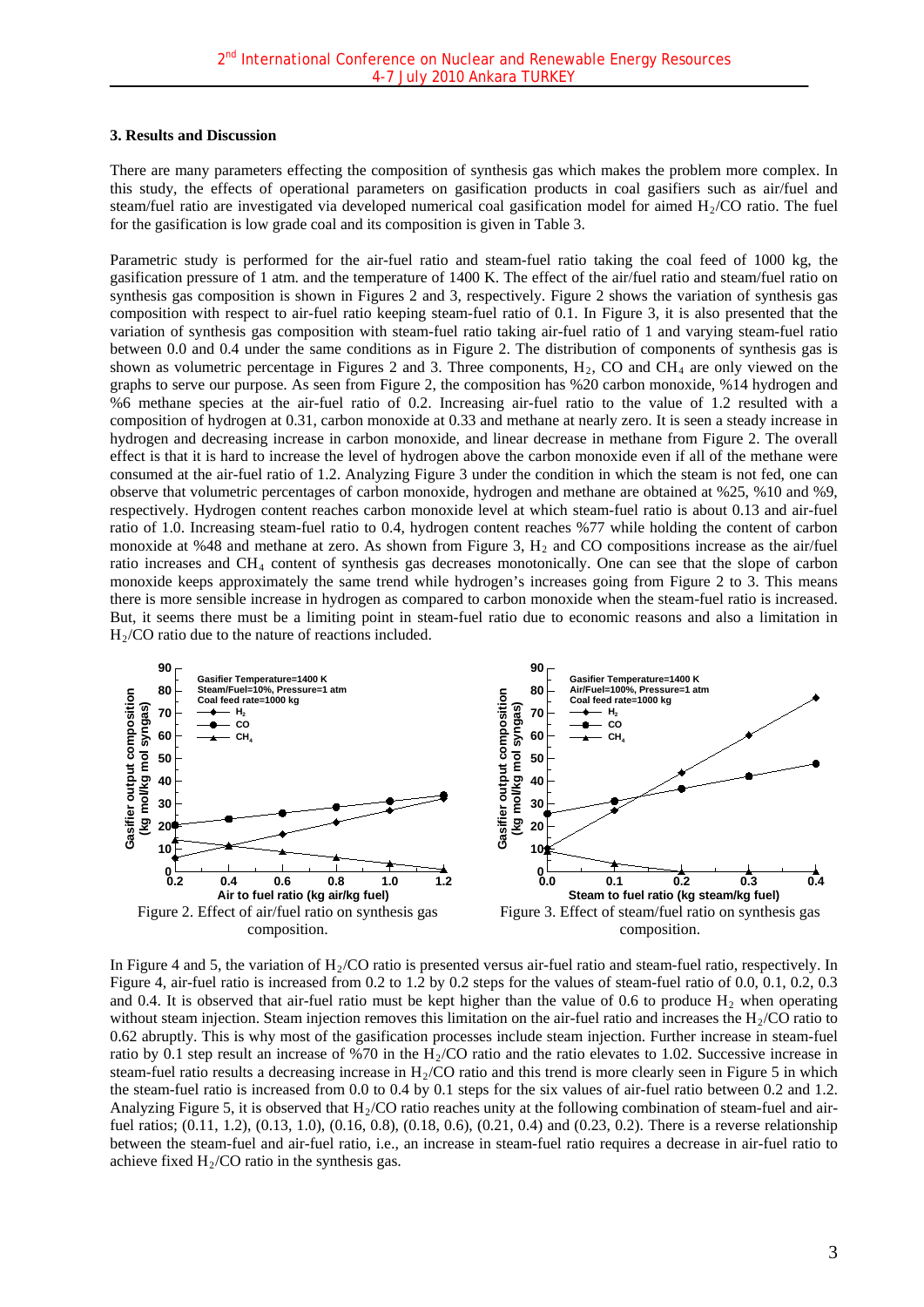Air-fuel mass ratio can be calculated as 1.32 by extrapolation using the data in Figure 4 where the  $H<sub>2</sub>/CO$  ratio approaches unity. At this limiting point, methane volumetric content diminishes. One can observe that the  $H<sub>2</sub>/CO$ ratio may be increased further by varying the steam-fuel ratio as shown in Figure 4. The value of  $H<sub>2</sub>/CO$  ratio reaches 1.6 as steam-fuel mass ratio increased to the value of 0.4 at the air-fuel ratio of 1.0. Extending the curve to the point where  $H<sub>2</sub>/CO$  ratio reaches 2.0, the condition is obtained at the value of steam-fuel ratio of 0.8 for air-fuel ratio of 1.2.



The cold gas efficiency for air/fuel ratio and steam/fuel ratio is presented in Figs. 6 and 7, respectively. As a result of product gas dilution, the cold gas efficiency decreases when the air/fuel ratio increases as shown in Figure 6. The carbon conversion increased due to decreased char formation as the air/fuel ratio is increased. On the other hand, this study clearly shows that dilution has more dominant effect on the cold gas efficiency. Carbon conversion of coal in the gasifier increased linearly with the increase of the steam/fuel ratio, as shown in Fig. 7. It is observed that cold gas efficiency reached the maximum for a steam/fuel ratio of 40%.



The effect of air/fuel ratio and steam/fuel ratio on higher heating value of synthesis gas is shown in Figures 8 and 9, respectively. Increasing the air/fuel ratio resulted in a decrease of the higher heating value of the gas due to decreases in the concentrations of methane and other light hydrocarbons which have relatively large heating values. Also, the higher concentration of nitrogen observed at higher air/fuel ratios contributed to low gas higher heating values. Nitrogen has a diluting effect on the product gas and, thus, lowers its energy content as shown in Figure 8. On the other hand, increasing the steam-fuel ratio from 0.0 to 0.40 increased the higher heating value of the synthesis gas. This increase is caused by the gas shift reaction as well as the low amount of  $N_2$  being introduced to the system as shown in Figure 9.